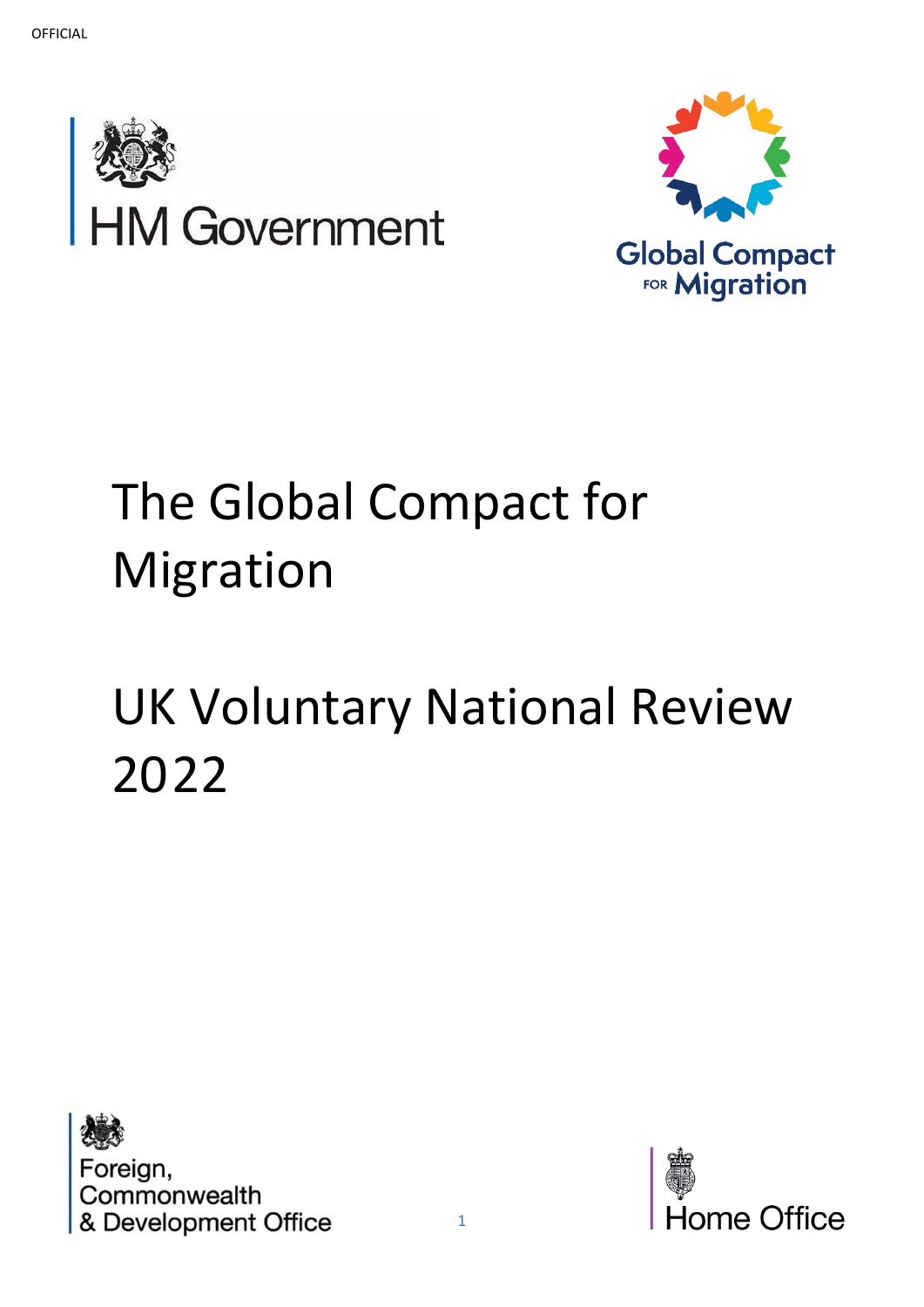#### Section 1: Methodology

This review of the implementation of the Global Compact for Migration updates the UK's submission in 2020. Reflecting the GCM's emphasis on a 'Whole of Government' approach, it is a joint product of the UK Foreign, Commonwealth and Development Office (FCDO) and Home Office (HO). It also draws on ongoing dialogue with UK Civil Society, including through the IOM's GCM engagement working group, which the FCDO sponsored in 2021 and 2022. In March 2022, the programme, collaborating with the Overseas Development Institute (ODI) in London, convened a consultation looking ahead to the May 2022 International Migration Review Forum, which provided valuable reflections as the UK government prepared this report.

# Section 2: Policy and Enabling Environment

#### Domestic Policy Framework

#### *Resettlement*

The UK has a long and proud history of providing protection to those who need it, in accordance with our international obligations. Our resettlement schemes have provided safe and legal routes for tens of thousands of people to start new lives in safety, most recently for those arriving from Afghanistan and Ukraine. A new global UK Resettlement Scheme (UKRS) was launched in February 2021. Through the UKRS, we have expanded our geographical focus beyond the Middle East and North Africa to continue to offer safe and legal routes to the UK for some of the most vulnerable refugees around the world. This is a multi-year commitment which, alongside a fair and firm asylum system, will ensure we continue to offer safe and legal routes to the UK for vulnerable refugees in need of protection.

In response to the Afghanistan crisis, the UK Government commenced the Afghan Citizens Resettlement Scheme (ACRS), providing up to 20,000 women, children and others at risk with a safe and legal route to resettle in the UK. The scheme will prioritise those who have assisted UK efforts in Afghanistan and stood up for UK values such as democracy, women's rights, freedom of speech and rule of law; and vulnerable people such as women and girls at risk, and members of minority groups (including ethnic / religious minorities and LGBT). In addition to the ACRS, Afghans have also benefitted from the refugee family reunion scheme where over 40,000 visas have been granted overall since 2015.

More recently, this government has supported Ukrainians fleeing in fear of their lives, through creating safe and legal routes for Ukrainian nationals to come to the UK in a managed way. Two new schemes have been introduced: the Ukraine Family Scheme announced on 4 March, and the Homes for Ukraine Scheme announced 14 March. The Ukraine Family Scheme, led by the Home Office, is fee-free and allows British nationals and people settled in the UK to bring extended family members to the UK, covering immediate and extended family members. The bespoke Homes for Ukraine scheme, led by Department for Levelling Up, Housing & Communities will allow individuals, charities, community groups and businesses in the UK to bring Ukrainians to safety – including those with no family ties to the UK. There will be no limit on the number of arrivals, and those who come to the UK on the scheme will have permission to live and work here for up to three years. They will also have access to healthcare, benefits, employment support and education. The total number of Ukraine Scheme visas issued as of 5<sup>th</sup> May 2022 are 36,300 for the Ukraine Family Scheme and 59,100 for the Ukraine Sponsorship Scheme, in total 95,500 visas.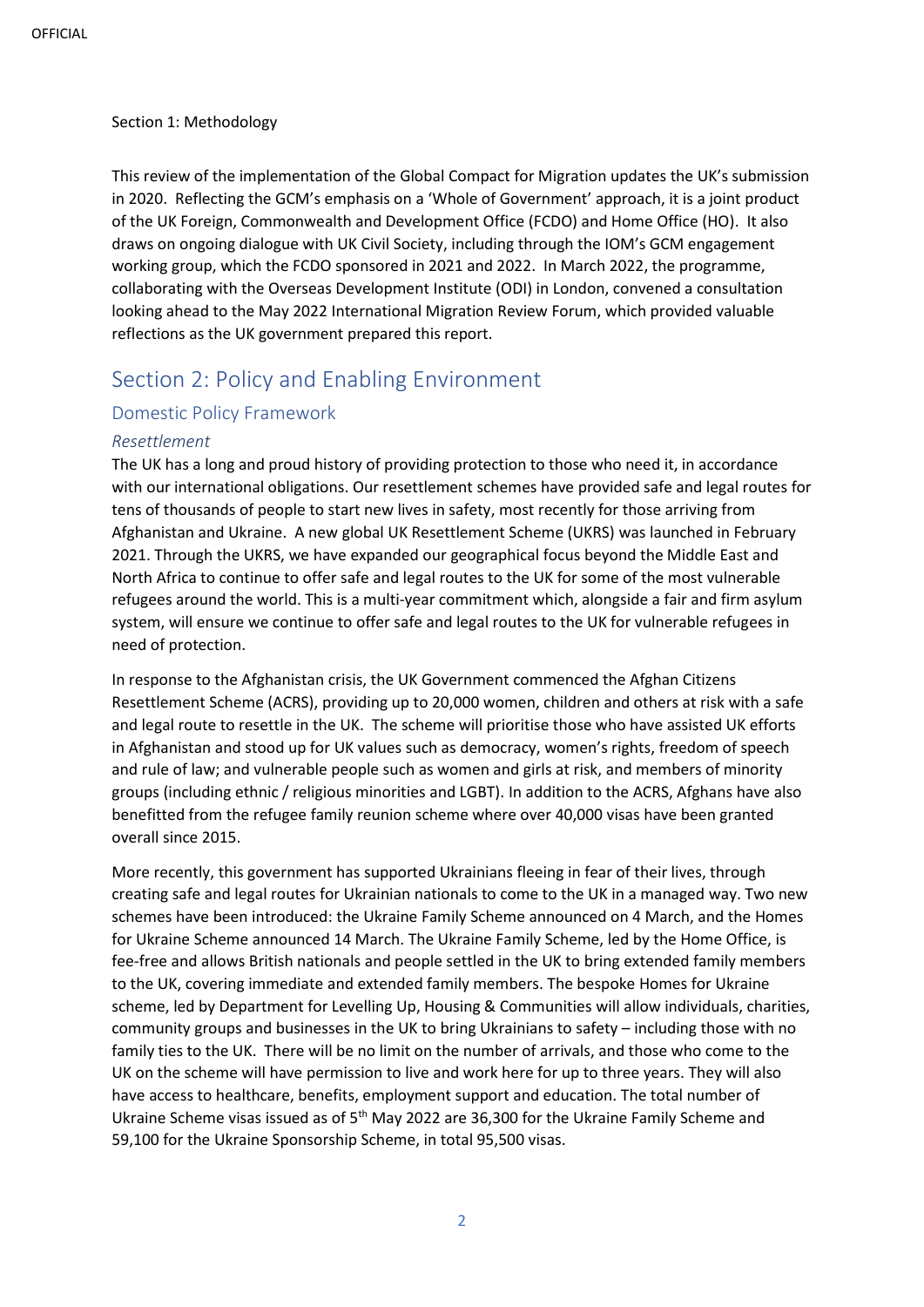#### *Regular Migration*

Since leaving the European Union, the UK has been transforming its immigration system from one based on free movement for people from certain countries to one based on the skills that people from any country can contribute to the UK economy. In 2021 we implemented a new flagship Points Based System for immigration, which is transforming the ways in which migrants come to the UK to live, study and work. As the UK builds back from the COVID-19 pandemic, its immigration system will aim to support the domestic labour market by attracting the most highly qualified people from overseas, supported by simplified application and sponsorship processes. Bespoke immigration routes will also enable more students, scientists, academics, investors, and entrepreneurs to come to the UK.

A central part of the Points Based System is the Skilled Worker Route<sup>1</sup>, under which we have welcomed tens of thousands of people into areas of shortage for the UK economy, supporting postpandemic economic recovery. This includes scientists, plumbers, chefs, doctors, nurses, engineers, architects, butchers, and senior care workers. This diversity in business brings a huge variety of experience and knowledge, helping to boost performance, increase productivity, bring a unique cultural outlook, and complement the skills and knowledge of staff. The route is not capped in numbers and provides a route to permanent settlement in the United Kingdom.

Figures compiled in February 2022 show that the number of visas issued across work and study routes is now exceeding pre-pandemic levels - 677,000 in 2021. Migrants will need to meet mandatory criteria – a job offer from an approved sponsor, a job offer at the appropriate skills level, English language skills and criminality checks. There is a salary requirement – if an applicant earns more than the going rate for a particular occupation or more than the general salary threshold, and meets all other relevant conditions, they would be able to enter the UK. Tradeable points are given for salary, a job in a specific shortage and educational qualifications.

Other programmes targeted at specific groups complement the Skilled Worker Route:

- Global Talent the Global Talent route is for people aged 18 or over in the field of science, engineering, humanities, medicine, digital technology or arts and culture who can show they have exceptional talent or exceptional promise.
- Innovator the Innovator route is for a person seeking to establish a business in the UK based on an innovative, viable and scalable business idea they have generated, or to which they have significantly contributed. The application must be supported by an endorsing body.
- Health and care visa allows medical professionals to come to or stay in the UK to do an eligible job with the NHS, an NHS supplier or in adult social care.
- Student route improves on the previous Tier 4 route, making it simpler and more streamlined, creating clearer pathways for students, and ensuring the UK remains competitive in a changing global education market.
- Graduate route provides international students with the opportunity to stay in the UK to work or look for work after they graduate.
- British National (Overseas) route on 31 January 2021, the UK launched a bespoke immigration route for British National (Overseas) (BN(O)) status holders and their eligible family members allowing them to come to the UK to live, study and work on a pathway to citizenship. The route was introduced following China's passing of the National Security Law in Hong Kong and reflects the UK's historic and moral commitment to those people of Hong

<sup>1</sup> <https://www.gov.uk/skilled-worker-visa>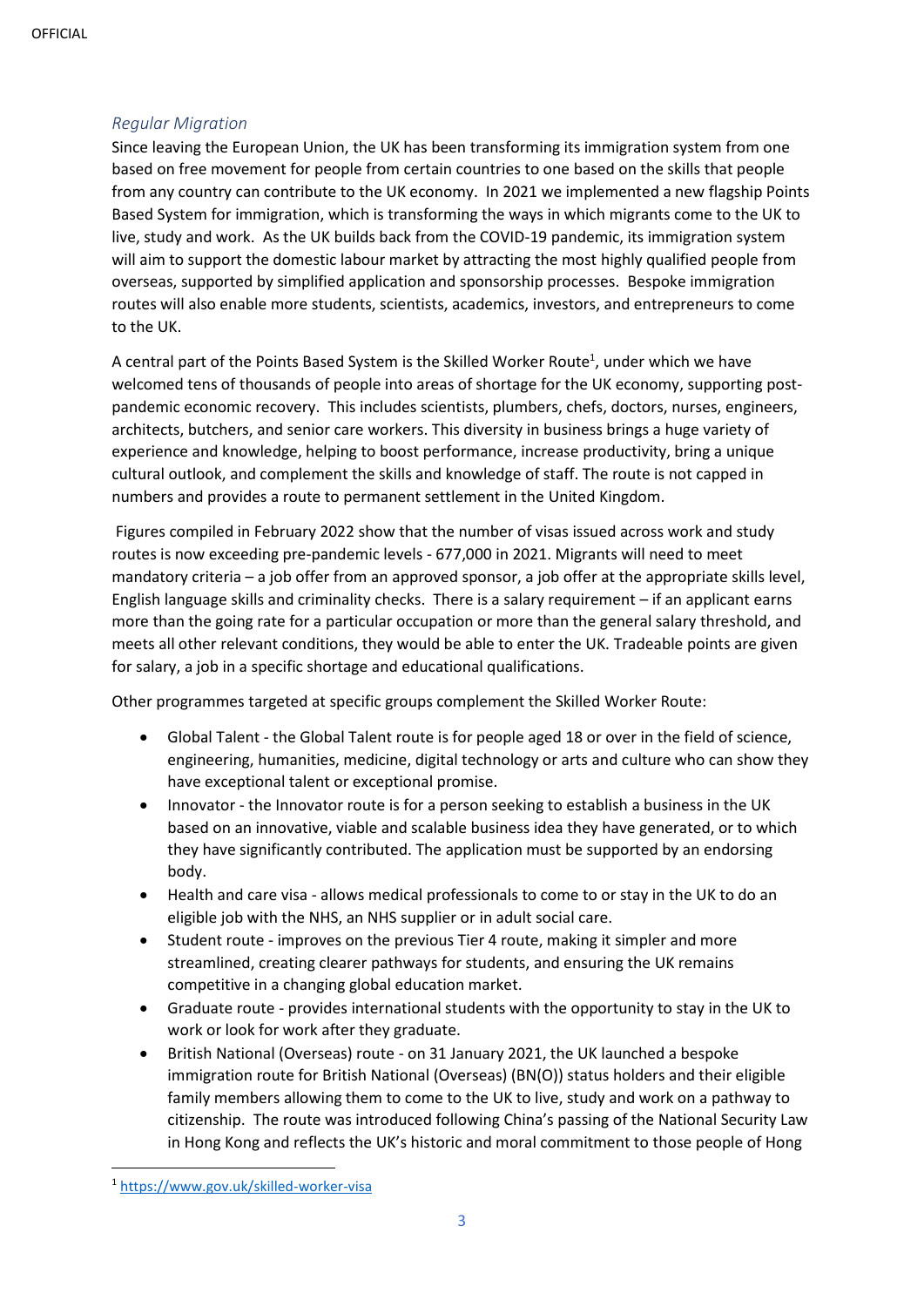Kong who chose to retain their ties to the UK by taking up BN(O) status at the point of Hong Kong's handover to China in 1997. As of 31 December 2021, approximately 103,900 BN(O) status holders and their family members have applied for the BN(O) route. Over 97,000 visas have been granted.

We will continue to monitor the labour needs of other sectors, but we want to see employers make long-term investments in the UK domestic workforce, including offering competitive salary packages, instead of relying on labour from abroad.

#### *Asylum and Irregular Migration*

The Home Office is working to deliver a fair but firm system to ensure that we can better support those in genuine need of asylum but deter illegal migration. Illegal immigration is facilitated by serious organised criminals exploiting people and profiting from human misery. It is divisive, comes at huge human and economic cost and, if left unchecked, puts unsustainable pressures on public services. We are putting legislative measures through Parliament to ensure that we can break the business model of criminal trafficking networks and protecting the lives of those they endanger; and removing more easily from the UK those with no right to be here. A new Nationality and Borders Act has passed all stages of the UK Parliament and received Royal Assent on 28<sup>th</sup> April 2022.

The Nationality and Borders Act will reset the legislative framework to deter illegal entry into the UK, including through dangerous attempts to enter the UK via the English Channel in small boats, often organised by people smugglers. It incorporates tougher criminal offences for those attempting to enter the UK illegally by introducing a suite of asylum reforms and expedited processes to allow rapid removal of those with no right to be here. The Act will also encourage people to claim asylum in the first safe country they arrive in rather than to continue on dangerous journeys to the UK. Where people wish to claim asylum in the UK, we will promote safe and legal routes to do so.

In addition, on 14 April, the government set out new plans to tackle illegal migration, control our borders and crack down on the criminal gangs exploiting this international crisis. Central to this is a world-first Migration and Economic Development Partnership signed by the Home Secretary, Priti Patel, and Rwandan Minister for Foreign Affairs and International Co-Operation, Vincent Biruta. This will see migrants who make dangerous or illegal journeys, such as by small boat or hidden in lorries, have their asylum claim processed in Rwanda. Those whose claims are accepted will then be supported to build a new and prosperous life in one of the fastest-growing economies, recognised globally for its record on welcoming and integrating migrants. Under this Partnership the UK is investing £120 million into the economic development and growth of Rwanda. Funding will also be provided to support the delivery of asylum operations, accommodation and integration, similar to the costs incurred in the UK for these services.

#### International Policy Framework

The FCDO lead the UK's policy on international migration. The FCDO migration goal is to support efforts to ensure more global migration is safe, orderly and regular in line with the GCM and SDG 10.7, resulting in increased benefits to migrations and fewer people migrating irregularly to the UK.

The FCDO aims by 2025 to have (a) improved cooperation with NSC priority countries and EU Member States on returns and other illegal migration priorities (b) strengthened the management of migration by the international system and in priority regions for the UK and (c) enhanced benefits and reduced risks to migrants in line with the SDGs.

The UK will deploy our migration envoy and leverage our diplomatic networks to support the establishment of formal migration dialogues and returns agreements with priority countries, including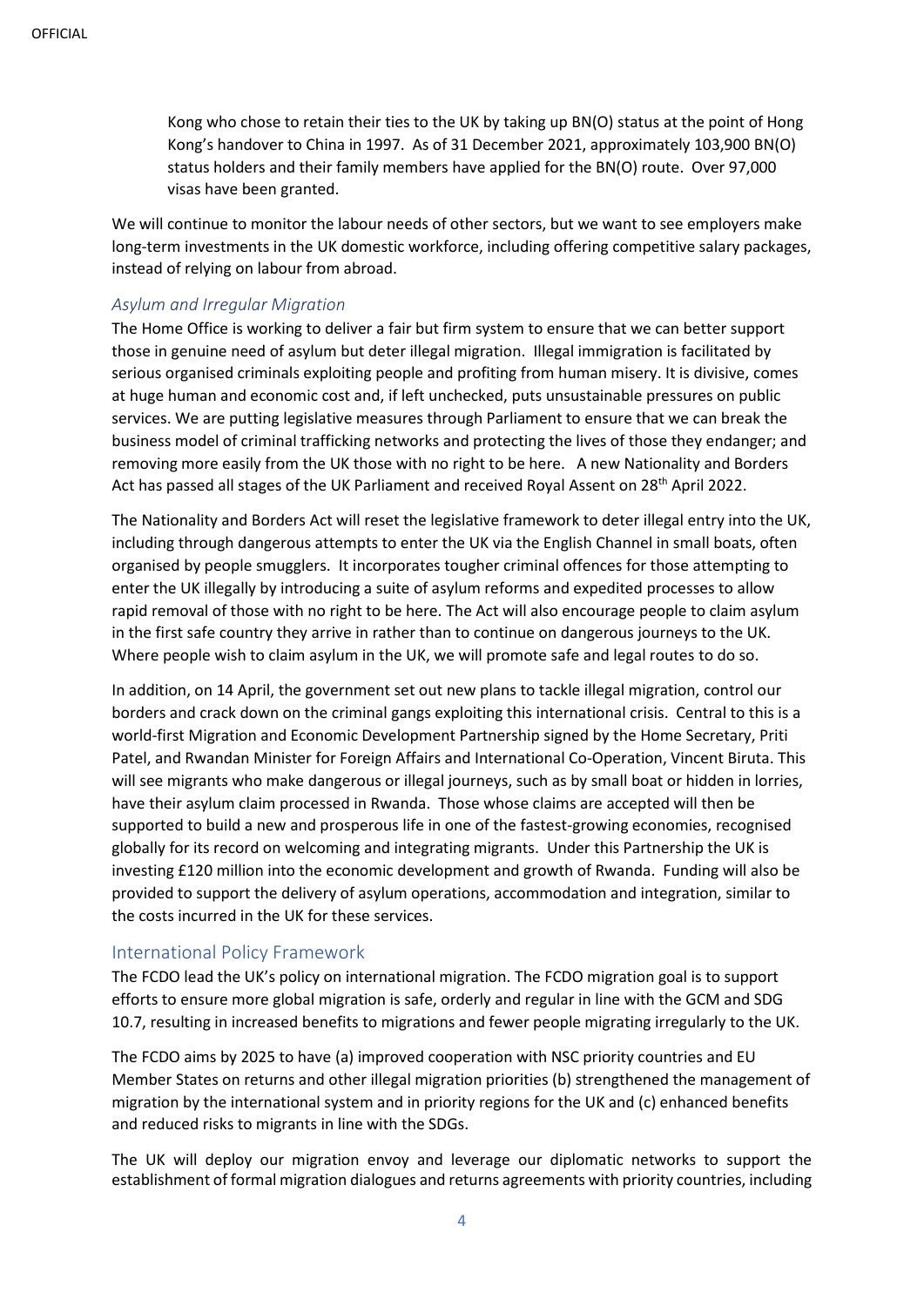EU partners. Additionally, we will deploy our people and our ODA to: produce better migration data; drive better migration management through the Global Compact for Migration (GCM); provide critical humanitarian assistance to vulnerable migrants; and harness the benefits of legal labour migration in priority regions and sectors for the UK.

In the longer term, FCDO is developing evidence-based migration programming, which aims to ensure future flows are safe, orderly and regular, and maximise development benefits. We continue to invest heavily in countries upstream, for instance through our significant support in Syria and the region.

FCDO's broader aid programmes seek to strengthen stability and security, which in turn helps to tackle some of the drivers of displacement. FCDO is also working to address the drivers of conflict, instability and lack of economic opportunities in key origin countries of migration. By improving education, creating jobs and livelihoods and facilitating labour mobility we are giving people more opportunities to build a decent life at home or in their region.

The UK's work on the GCM also sits within a wider framework of international policy and programming, including programmes on productive migration<sup>2</sup>, modern slavery<sup>3</sup>, data and conflict and security.

In line with the GCM's 'Whole of Government' approach, there is close coordination across the UK Government to ensure that the UK's migration practice both draws from and contributes to the international dialogue which the GCM embodies. We are also proud and active supporters of global GCM implementation, including through financial contributions to the Multi-Partner Trust Fund (MPTF) for Safe, Orderly and Regular Migration (£3.9m 2020-2022).

Joint working by the Home Office and FCDO ensures the GCM is integrated into the UK policy architecture, that GCM principles are reflected in wider UK migration policy, and that there is senior official and ministerial focus on the GCM.

# Section 3: Progress on GCM Objectives

### Efforts to Ensure Voluntary, Orderly and Regular Migration

**The UK continues to be a leading international donor, contributing roughly £10bn per year in Official Development Assistance (ODA). Directly and indirectly, this support addresses the adverse drivers and structural factors that compel people to leave their countries of origin (Objective 2).**

In 2021, the UK successfully hosted COP26 which saw nearly 200 countries coming together to commit to take action on climate change and sign the Glasgow Climate Pact. There is growing acceptance of climate change as a significant, growing factor in global migration, amplifying existing adverse drivers which can force people to move.

The UK has committed to doubling its contribution to international climate finance to at least £11.6 billion between 2021/22 and 2025/26. These investments help developing countries to manage risk; adapt and build resilience to the impacts of climate change; promote low-carbon development; support sustainable management of natural resources; increase access to clean energy; and reduce deforestation.

<sup>2</sup> <https://devtracker.fcdo.gov.uk/projects/GB-GOV-1-301228/summary>

<sup>3</sup> <https://devtracker.fcdo.gov.uk/projects/GB-GOV-1-300466/summary>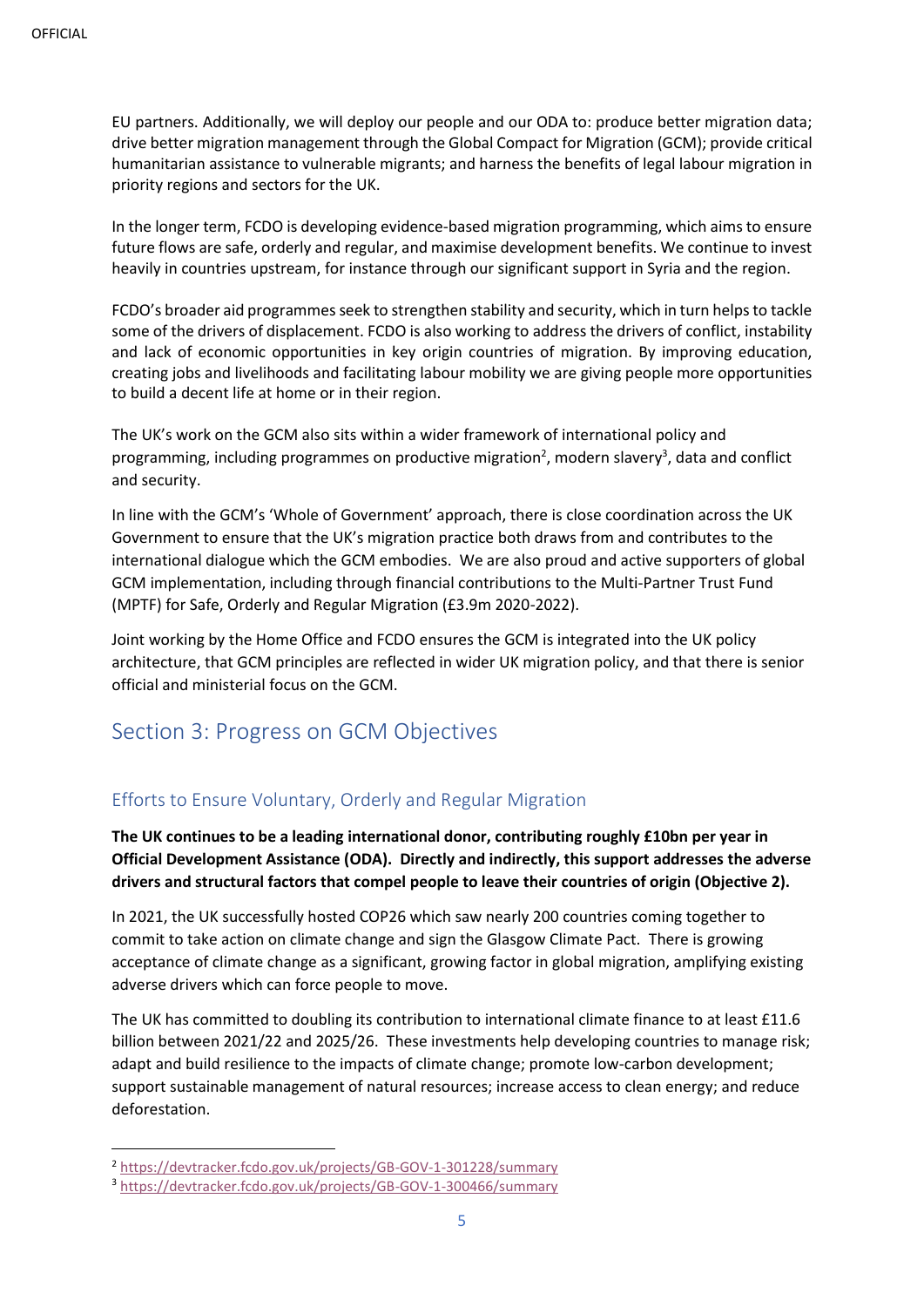The UK is also supporting the drive for better data on climate change and migration, and in 2021 funded a rapid evidence assessment<sup>4</sup> on the impacts of climate change on migration patterns. This publication provides an assessment of the extent and quality of existing evidence on the relationship between climate change and migration, permitting better-informed policies.

**UK migration policy aims to enhance the availability and flexibility of pathways for regular migration both domestically and internationally (Objective 5). The new systems will also be fast and flexible (Objective 12).**

As noted above, the UK's points-based system delivers a simple, effective and flexible system allowing people to come to the UK while also giving UK business and educational institutions access to wide-ranging talent from around the world. This is supported by additional pathways which increase the flexibility of the system, including Global Talent, Graduate and Health and Care routes, and the BN(O) route for BN(O) status holders and their family members. We have also suspended the cap on the number of Skilled Workers who can come to the UK and granted free visa extensions for crucial healthcare workers and their dependents.

The pathways for migrations and refugees to work in the NHS are comprehensive and ensure that recruitment is carried out in a fair way which benefits the worker, the UK, and the health systems in the country of origin.

The UK also considers conditions in the new immigration routes for those with protected characteristics, in line with its Public Sector Equality Duty. In February 2022, we published the latest iteration of the *Future Border and Immigration System Equality Impact Assessment*, showing the consideration given to the Public Sector Equality Duty in the development and implementation of policies for the new points-based immigration system.

Internationally, the UK's "Productive Migration" approach explores ways to identify, and harness the socio-economic benefits of regular migration, particularly within developing countries and communities. We seek to facilitate safe and orderly migration between partner countries, focused on pre-departure training and skills provision to support migrants to secure suitable opportunities and maximise socio-economic benefits of migration. For example, the Better Regional Migration Management programme operates in nine countries across the East and Horn of Africa with the objective of making migration in East Africa more productive, contributing to poverty reduction and the achievement of the Sustainable Development Goals (SDGs).

#### **The UK has a number of safeguards in place to protect migrant workers (Objective 6).**

The UK has a number of safeguards in place to protect migrant workers. The Gangmaster and Labour Abuse Authority (GLAA) works to protect vulnerable and exploited workers by disrupting criminal activity within the labour market and supporting compliant businesses. A labour provider must have a GLAA licence to work in the regulated sectors, and it is a criminal offence to employ workers without a licence or use an unlicensed labour provider.

#### Efforts to protect migrants through rights-based border management measures

<sup>4</sup> [https://www.gov.uk/research-for-development-outputs/rapid-evidence-assessment-on-the-impacts-of](https://www.gov.uk/research-for-development-outputs/rapid-evidence-assessment-on-the-impacts-of-climate-change-on-migration-patterns)[climate-change-on-migration-patterns](https://www.gov.uk/research-for-development-outputs/rapid-evidence-assessment-on-the-impacts-of-climate-change-on-migration-patterns)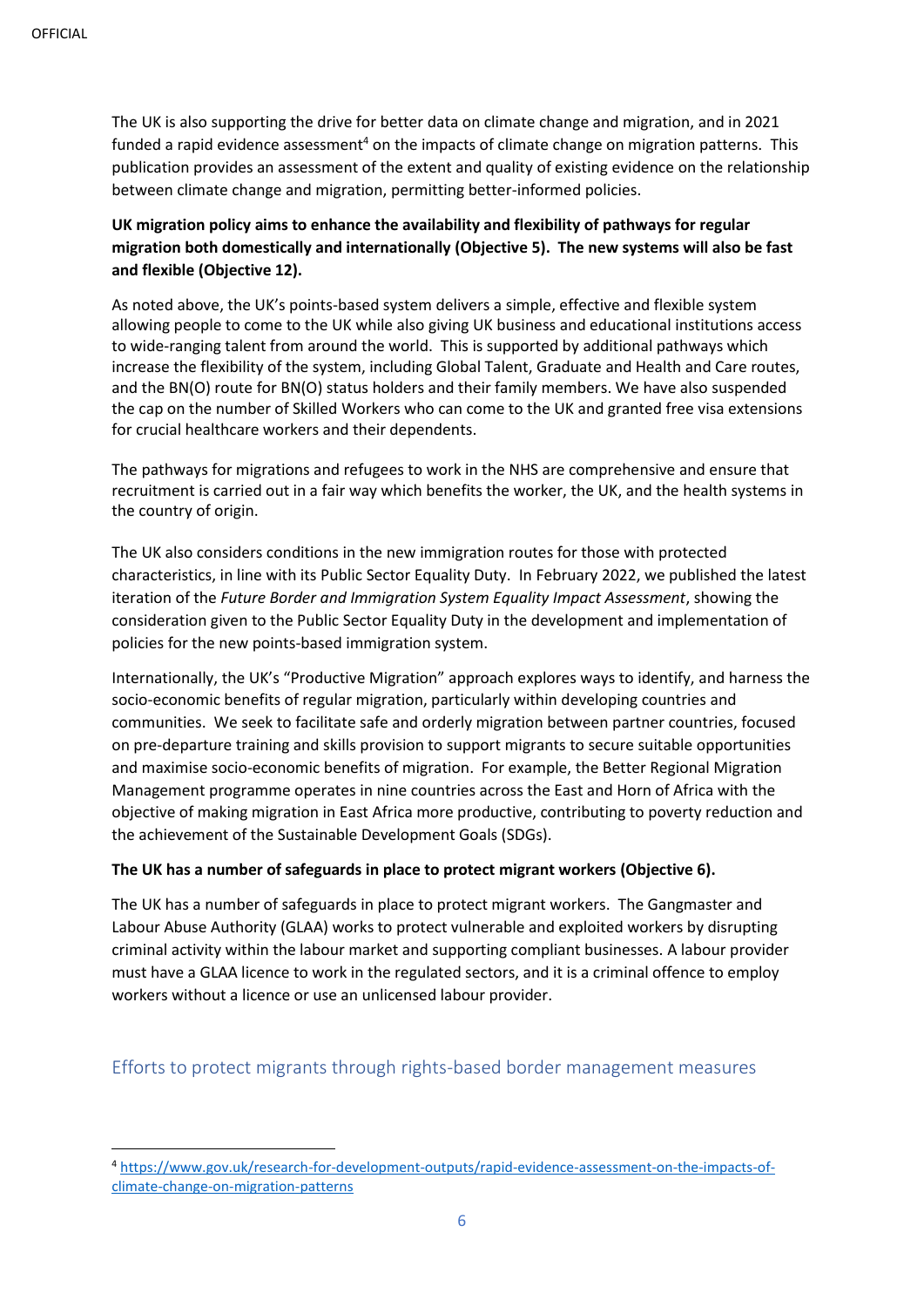#### **Regular migrants receive proof of their legal identity to ensure they are able to access all relevant services in the UK (Objective 4).**

We issue every non-EEA migrant staying for more than six months with a biometric immigration document. The UK is developing a border and immigration system which is "digital by default", which over time means we will increasingly replace physical and paper-based products and services with accessible, easy to use online and digital services. Like many other countries, we are moving to providing individuals with an eVisa instead of a physical document as evidence of immigration status. Individuals still receive written notification of their immigration status by post or email, which they can retain for their own records or when contacting the Home Office. Their eVisa provides them with a digital version of their immigration status information, which can be accessed at any time via the online 'view and prove' service, and shared with others, and which, unlike a physical document, cannot be lost or stolen. The Home Office's ambition is to have physical documents replaced by eVisas by the end of 2024 and ensure all migrants will be able to access evidence of their immigration status through accessible, easy to use online and digital services.

#### **The UK continues to demonstrate international leadership in the fight against modern slavery, human trafficking and organised immigration crime including people smuggling (Objective 10).**

We have used the full range of government levers to drive country level and global action to eradicate modern slavery and support the delivery of Sustainable Development Goal 8.7. Under the UK's 2021 presidency of the G7, members committed to work collaboratively to eradicate forced labour, protect victims, and improve transparency in global supply chains. The Call to Action to End Forced Labour, Modern Slavery and Human Trafficking has now been endorsed by over 90 countries and we continue to work with countries to turn these commitments into action. This includes supporting over 120 modern slavery programmes and projects since 2017.

In 2020, the UK Government published its own Modern Slavery Statement which sets out efforts towards eradicating modern slavery from supply chains. The statement covered approximately £50bn of government spending. Individual government departments published their own statements on modern slavery in 2021. We have also strengthened provisions in the UK Modern Slavery Act so businesses and public bodies with an annual turnover of £36m are required to report annually on steps taken to prevent modern slavery in their supply chains, and in 2021 we launched an online Modern Slavery Statement Registry to enhance transparency by bringing modern slavery statements together in one place.

Examples of our international programmes include:

• The Modern Slavery Fund which has reduced the vulnerability of over 25,000 people across Albania, Nigeria and Vietnam, via preventative outreach work and provided direct assistance to over 450 victims of trafficking.

• The Asia Regional Child Labour programme which has ensured over 15 million families of vulnerable children in India were linked to social protection schemes and child protection systems were improved, and helped over 20,000 children and caregivers to receive mental health and psychosocial support.

The UK also continues to play a leading role in addressing migrant vulnerabilities globally. This includes our work to tackle Organised Immigration Crime (OIC). The UK's multi agency OIC Taskforce (Project INVIGOR), consisting of over 150 officers, works to identify and tackle OIC groups operating in 13 origin, transit and destination countries across Europe and Africa. It seeks to undermine the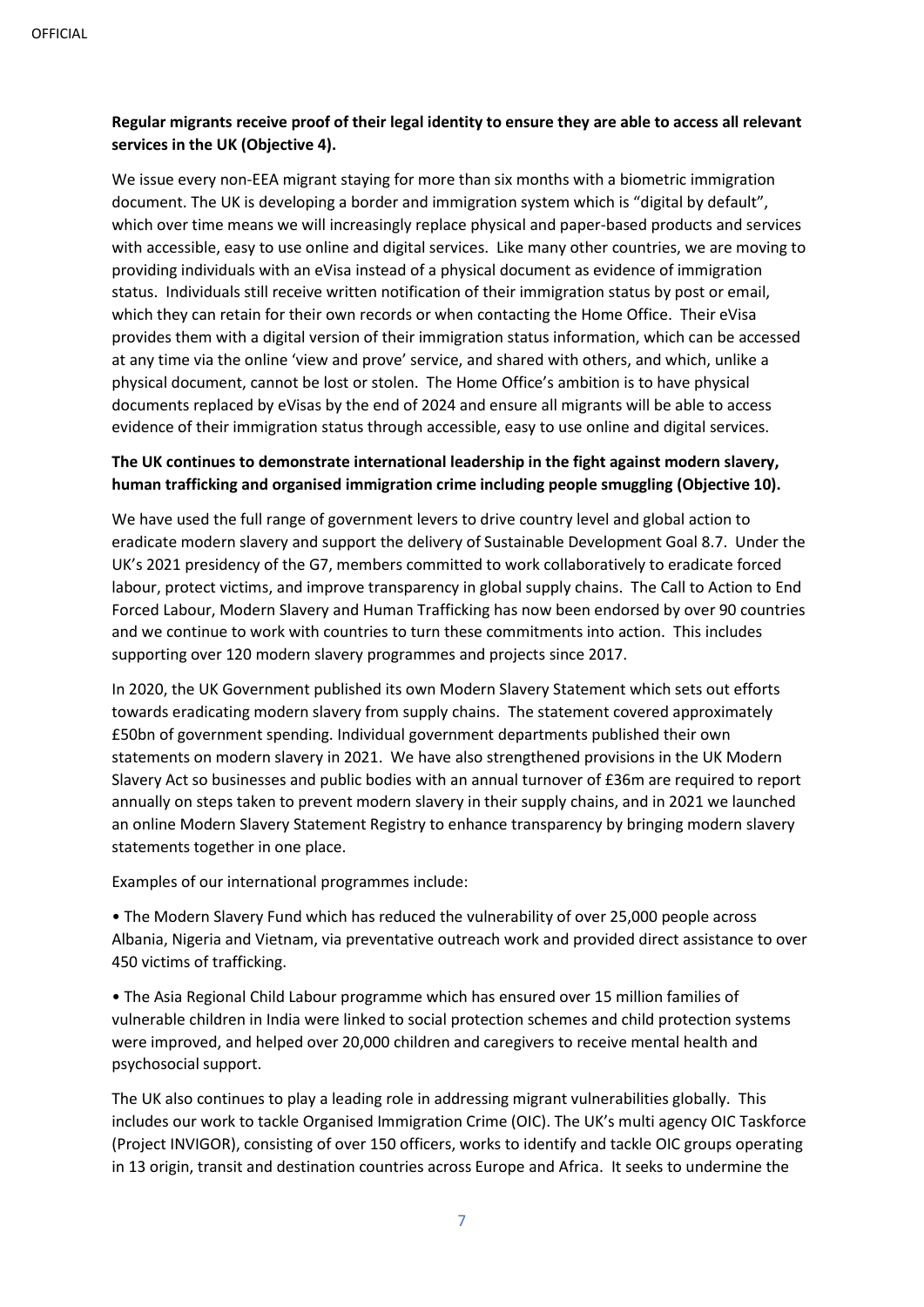business model of these groups and build capacity of local law enforcement agencies to tackle the threat posed by organised crime groups (OCGs) engaged in OIC and reduce the space in which they operate. The Taskforce's activity has led to significant operational success.

The UK is currently reviewing its Modern Slavery Strategy. A revised strategy will allow us to build on the progress we have made to date, adapt our approach to the evolving nature of these terrible crimes, and continue our leadership in tackling modern slavery. The review is considering all aspects of the 2014 strategy and the Government's response, including our approach to victim support, law enforcement, supply chains, prevention and our international response. The new strategy will be published in the Spring.

#### **The UK is committed to tackling illegal migration and maintaining effective returns arrangements with international partners (Objective 21)**.

This is of particular importance given the dangers migrants are exposed to on their journeys, including in the English Channel, where there has sadly been a marked increase in dangerous and illegal small boat crossings. Reducing the number of dangerous small boat crossings, working closely with the French Government, remains a UK priority.

The Home Office continues to prioritise the return of individuals with no right to remain in the UK. The UK continues to negotiate a mix of formal and informal returns and readmissions agreements with many countries across the world, including those along key migratory routes, while continuing to protect existing arrangements with key countries. We are constantly reviewing ways to improve our current operational arrangements on returns, and we continue to explore options to formalise our returns relationships with a number of other countries, such as with Albania and Serbia, with whom the UK has recently signed returns agreements.

The UK's reintegration programmes incentivise returns, by offering practical and often financial support to those returning, demonstrating a person-centric immigration system, which is responsive to the needs of potentially vulnerable individuals. It reduces the push factor of irregular remigration upon return, reduces the burden on fragile infrastructures in countries of origin and increases their capacity to accept their nationals. The Home Office is now developing long-term and sustainable reintegration programming in priority countries to incentivise returns, secure/improve readmission agreements, and help prevent circular illegal re-migration.

#### **The UK has begun to explore alternatives to detention, in line with objective 13**.

The Home Office has run a first pilot scheme on *Alternatives to Detention* focused on managing vulnerable women in the community who would otherwise be detained. Action Access began in March 2019 with Newcastle-based delivery partner Action Foundation and provided accommodation and practical and pastoral support (including access to legal advice) seeking to achieve case conclusion for a small number of vulnerable women who would otherwise have been detained in Yarl's Wood Immigration Removal Centre. A total of 20 women participated in the pilot, which ended as planned after two years of operation on 31 March 2021. The Home Office worked closely with UNHCR on the design and evaluation of Pilot 1.

Pilot 2, the Refugee and Migrant Advisory Service, began in June 2020 with delivery partner the King's Arms Project, based in Bedford. This pilot provides pastoral and practical support (again, including access to legal advice) seeking to achieve case conclusion for both men and women liable for detention, but in this case with the individuals remaining in the community. There have been 79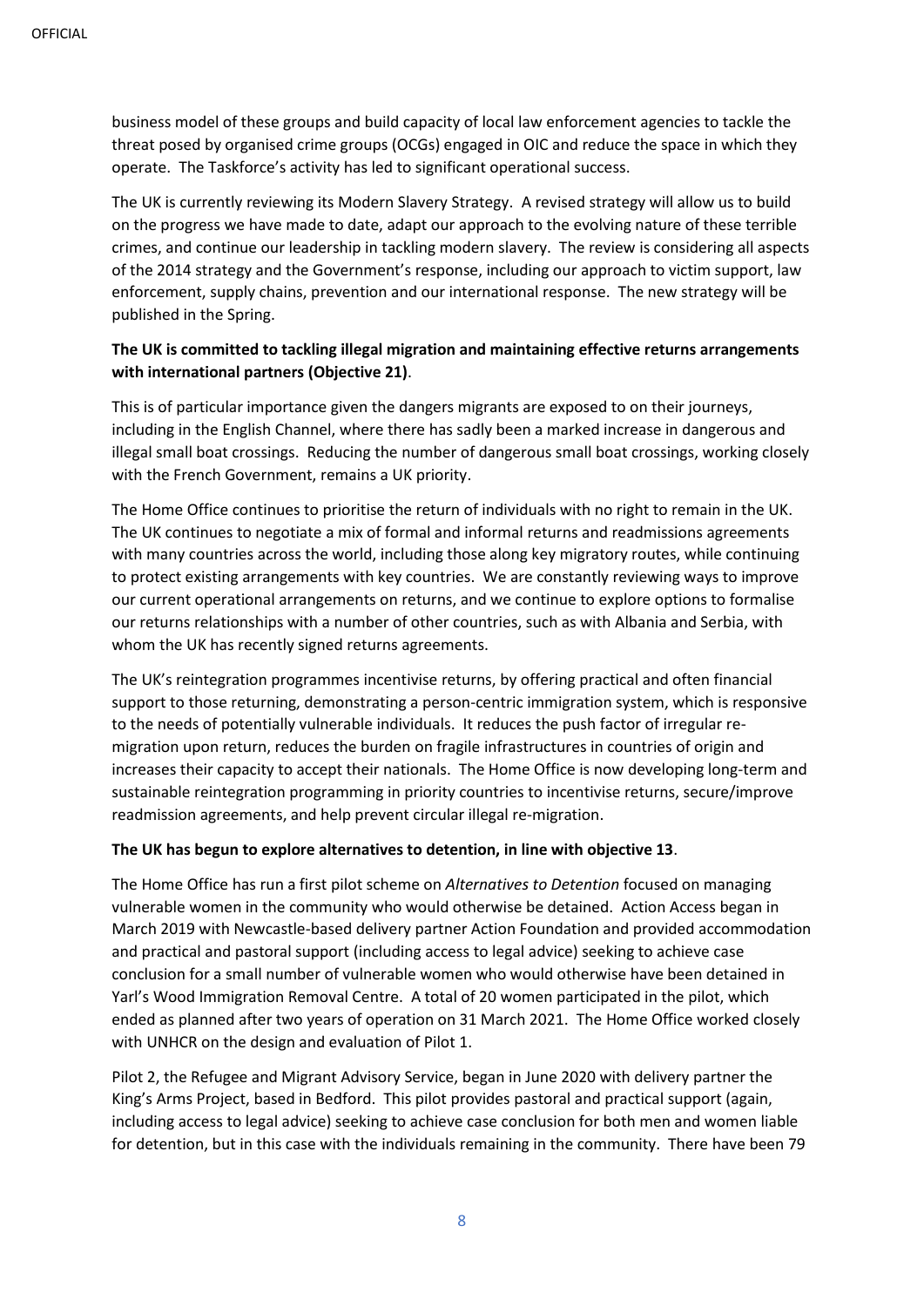participants to date, of whom 49 still remain in the pilot. This two-year pilot will conclude in June 2022.

The evaluations of both pilots will be published. The report for Action Access<sup>5</sup>, in which the Home Office accepted all of the report's recommendations, was published on 24 January 2022. The report for pilot 2 is expected for publication toward the end of 2022 following pilot closure in summer 2022. The evaluation of both these pilots will inform our future approach to case-management focused alternatives to detention. Further to this, the Community Engagement Pilot team has been working with the UN Network on Migration to share the UK experience on alternatives to detention with other countries.

### Efforts to facilitate migrants' integration and their contribution to host country

#### **The UK believes in ensuring regular migration around the world is economically and socially beneficial to the migrant, the origin and the destination countries (objective 19)**

We have developed a range of international programmes in this area, focussed on supporting interventions in the financial services and digital economy sectors. These are fundamental to improving flows and reducing costs associated with remittances, since the high costs involved in money transfers along remittance corridors can significantly reduce the benefits of migration, especially for poor households in origin countries. The UK-funded Financial Sector Deepening Africa (FSDA) programme is supporting digital transformation in FinTech, remittances, trade finance, and regulating for innovation to drive structural economic development and protect the vulnerable. FSDA's investment and support to MFS Africa reduced the cost of remittances from 6% in 2018 to 4.25% for their client base in 2021. £1.1 billion was transferred for 7 million clients during this period.

#### **The UK recognises the importance of remittances (objective 20)**

Since the UK-Swiss Call to Action in 2020 that highlighted the impact of COVID-19 on remittances, remittances have held up better than expected with only a 1.6% decline in 2020 and growth of 7.6% in 2021. Over 40 countries joined the Call to Action and took actions that improved access to remittances and financial services.

#### **The UK provides access to basic services for migrants in line with their migration status (objective 15)**

The ability to access basic services for migrants coming to the UK will depend on their immigration status. Those with status such as Indefinite Permission to Stay or Settled Status can access healthcare and apply for benefits. Newly arrived migrants are generally expected to maintain and support themselves and their families without accessing UK's welfare system. Those migrants classed as having No Recourse to Public Funds (NRPF) must meet a minimum income threshold in order to get a visa, demonstrating that they can support themselves and their dependants financially. Migrants with NRPF who have made the necessary National Insurance contributions can claim contribution-based benefits, such as New Style Job Seekers Allowance or Employment Support.

Many of the wide-ranging COVID-19 measures put in place during the pandemic were available to migrants with NRPF. This included the Coronavirus Job Retention Scheme and the Self-employed Income Support Scheme, protections for renters from evictions, and mortgage holidays. Statutory

<sup>5</sup> <https://www.unhcr.org/uk/quality-initiative-and-integration.html?query=quality%20protection>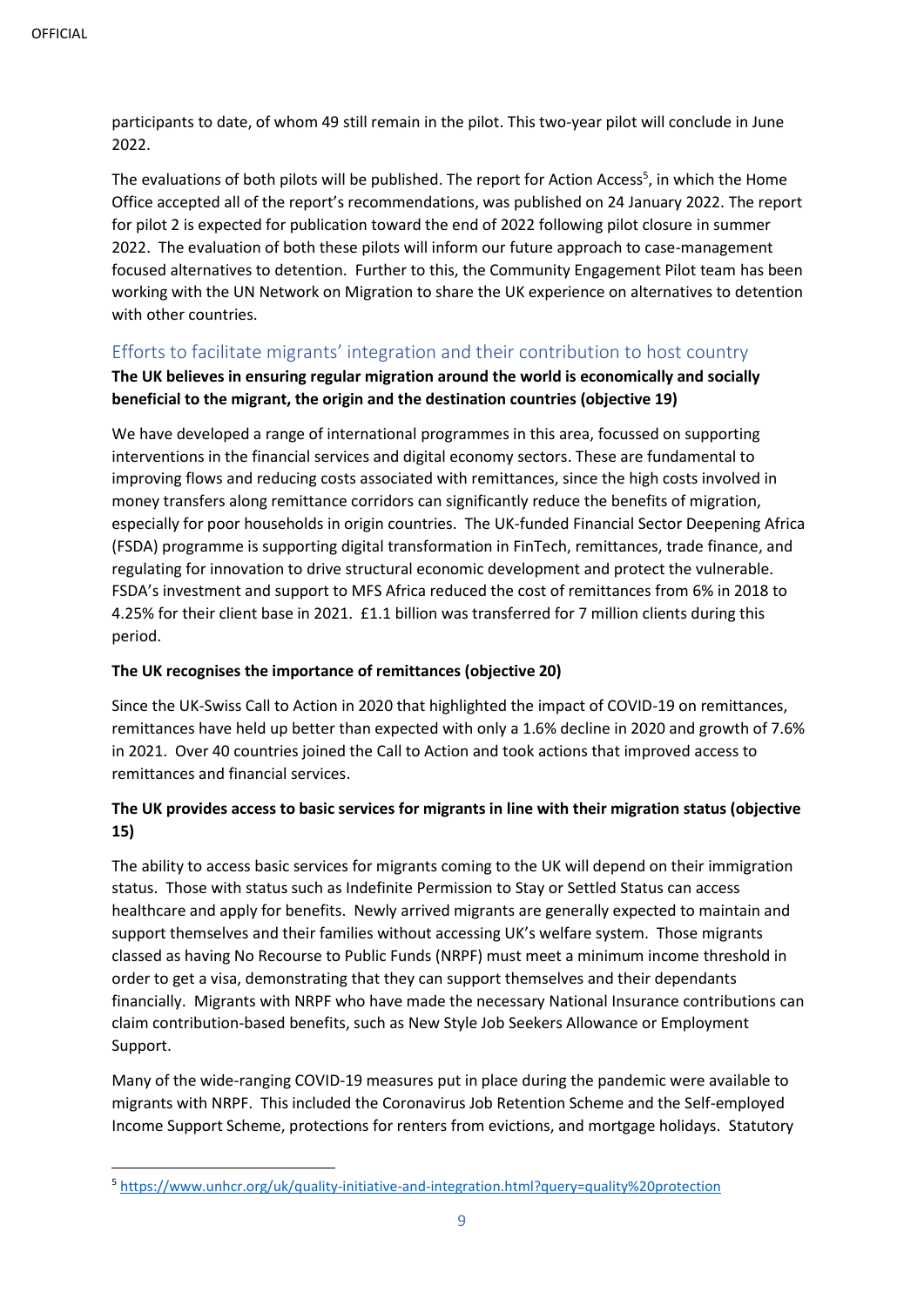sick pay, discretionary hardship payment for those who have to self-isolate and some contributionbased benefits continue to be available to migrants with NRPF.

Primary care services, including GP consultations are free of charge to all, as is Accident and Emergency care, however temporary and unlawful migrants may be charged for secondary care (hospital and specialists care services). Urgent treatment is never withheld, regardless of whether charges may apply. We also have exemptions in place to protect public health and the most vulnerable patients. Throughout COVID-19, regardless of status migrants were able to access free testing and COVID-19 vaccinations and boosters in the UK. No immigration checks or NHS numbers are needed when accessing the vaccine in order to enable access for all. The UK is aware of the important role that migrants played throughout the pandemic with non-British nationals making up almost 15 percent of the NHS workforce and coming from over 200 different countries.

Asylum seekers are provided with accommodation and support to meet their essential living needs if they would otherwise be destitute whilst their claim is considered. Support consists of fully furnished and equipped accommodation with no utility bills or Council Tax to pay, and a cash allowance to cover the cost of essential living needs. Those granted refugee status have access to public funds and are eligible to receive mainstream benefits in the same way as British Citizens and other permanent residents.

Improving Value-Driven and Evidence-Based Policymaking, Abolishing Discrimination, Improving the Social Discourse on Migration and Enhancing Cooperation on Migration.

#### **The UK invests in research, evidence and data to build the evidence base on migration and ensure evidence drives policy and programming (Objective 1)**.

The UK has contributed to the global evidence base through Rapid Evidence Assessments (REAs) on climate change and migration and the link between livelihoods and migration, as well as funding research by organisations such as ODI, the Center for Global Development and the Mixed Migration Centre. We regularly share lessons learned from migration programmes and evidence on drivers of migration across the UK Government and with civil society and academic partners.

#### **The UK is committed to minimising the structural factors that drive irregular migration and reducing migrant vulnerabilities (Objective 3 and 7).**

The Modern Slavery Innovation Fund has continued projects which are testing how to address vulnerabilities in migratory contexts. The Modern Slavery Fund Review<sup>6</sup> (2019-2021) sets out these projects, impact and recommendations.

Results include assistance for over 444 victims of trafficking through a bespoke multilingual Migrant Resource Centre in Mauritius where workers can report and address grievances, reducing vulnerability to exploitation in Ethiopia and Indonesia and the development of a multilingual app for workers in Malaysia to access information on their rights, pre-departure information and remedy mechanisms. The Modern Slavery Fund is also reducing vulnerability to exploitation in Vietnam and

<sup>6</sup> <https://www.gov.uk/government/collections/modern-slavery>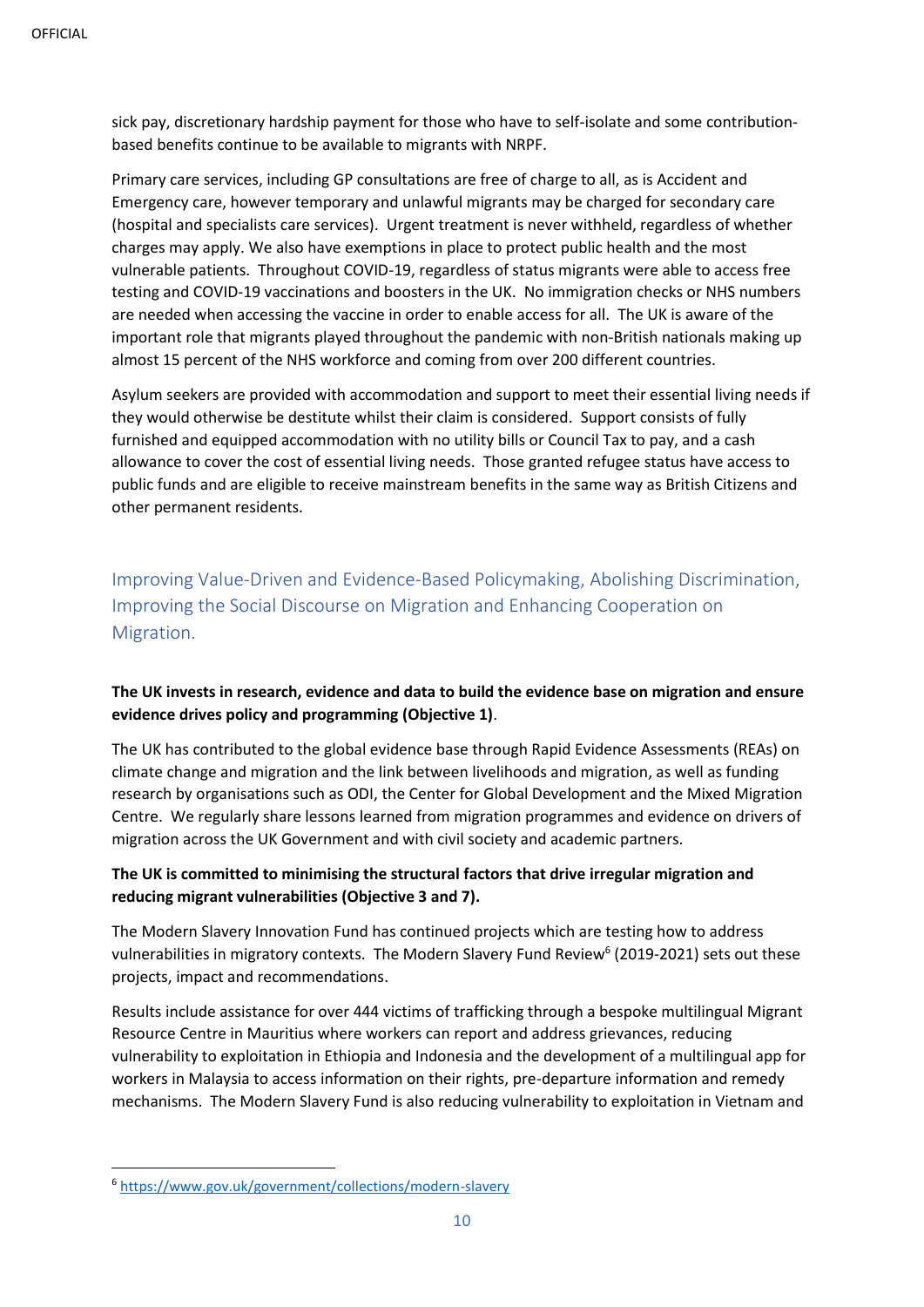Albania through targeted and strategic communications and community driven solutions such as education, training, and alternative employment.

#### **All migrants in the UK are protected under UK hate crime laws (Objective 17).**

All forms of hate crime are unacceptable, and the UK has a robust legislative framework to respond. For instance, racial hate crime provisions cover race, colour, nationality (including citizenship) and ethnic or national origins. We are clear that those who commit hateful attacks should feel the full force of the law.

The UK Hate Crime Action Plan (Action Against Hate: The UK Government's plan for tackling hate crime) was published in 2016 and refreshed in October 2018. The Hate Crime Action Plan improved the response to all forms of hate crime.

Achievements include providing over 320 grants funding security measures at places of worship across the country in addition to funding for vulnerable faith institutions; funding innovative projects to tackle hate; working with the Crown Prosecution Service (CPS) to produce important guides for victims of hate crime; requiring police forces to disaggregate hate crime data by faith; commissioning the police inspectorate to undertake a thematic report into police effectiveness in responding to hate crime, as well as engaging directly with over 17,000 young people to challenge hatred and prejudice. Additionally, from April 2021, the Home Office began to collect ethnicity of victim data for hate crimes to establish a fuller picture of which communities have been targeted.

Where appropriate, we produce tailored responses to ensure migrants understand their rights, which includes protection from hate crime. For example, the Government recently developed a handbook for Afghan refugees which provided information on what to do if they are a victim of hate crime.

#### **Cooperation with other nations is a theme running through our entire migration approach (Objective 23).**

The UK combines its diplomatic, development and stabilisation expertise with well-targeted programmes (current and planned) and multilateral contributions. Investment includes new embassies in Eswatini and the Bahamas, and programmes that help to address the major upstream drivers of migration, including gender inequality, food insecurity, population growth, lack of economic development, and an increasing vulnerability to the effects of climate change.

The UK continues to engage regularly with countries of origin and transit to support safer, more orderly and regular migration. This includes a range of programmatic interventions to support better migration management, border security and detection of victims of trafficking. In addition, the UK regularly engages with a range of European partners on irregular migration, both bilaterally and multilaterally, to support delivery of the 'whole of route' approach. This involves concerted, coordinated interventions at all stages of a migrant's journey that reduce irregular migration, tackle criminality and/or trafficking, and protect the vulnerable.

## Section 4: Next Steps

The UK remains committed to the Global Compact for Migration and will continue to take into account both its objectives and guiding principles through our policy, programming and advocacy work.